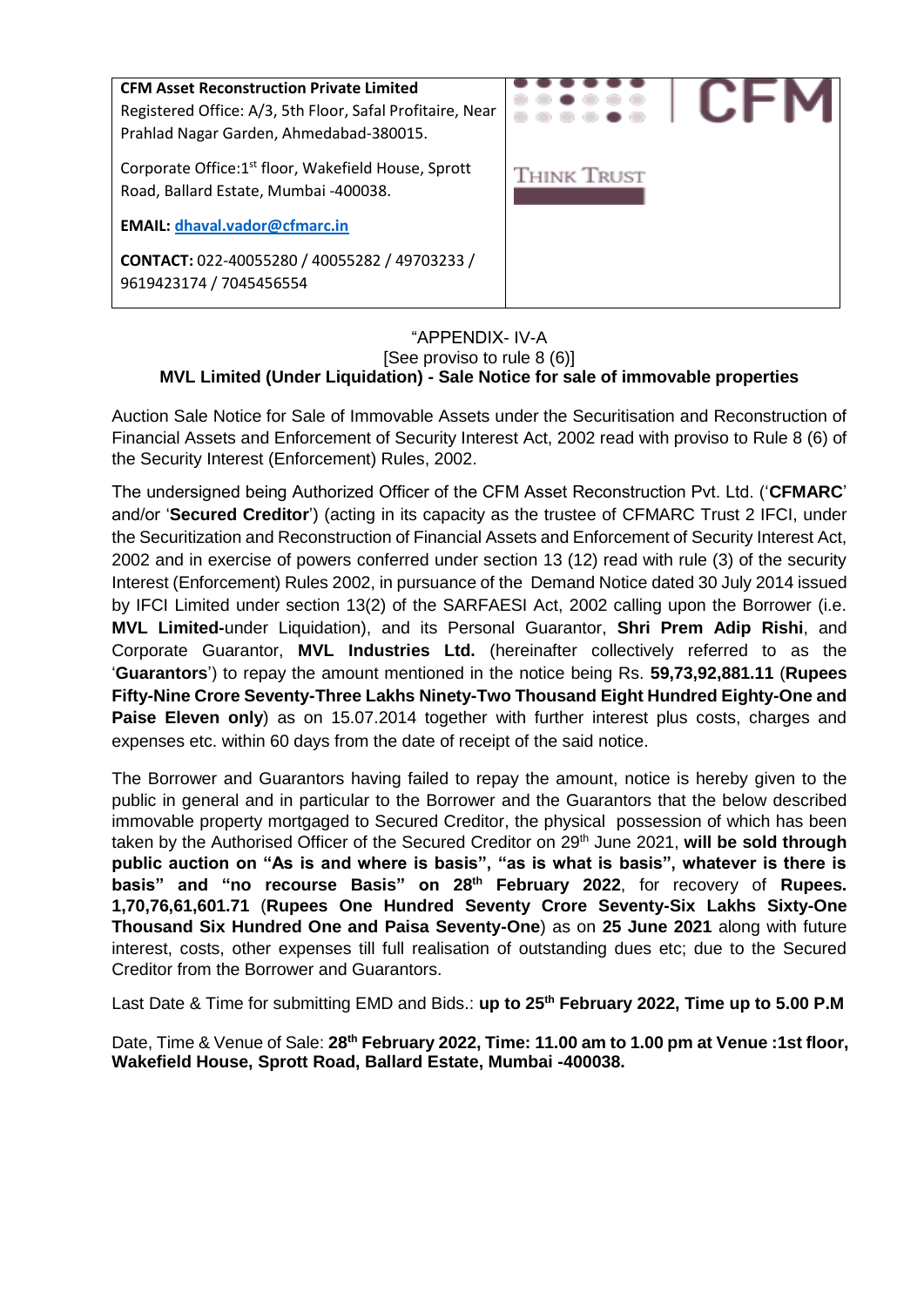|                |                |              |          | <b>Reserve</b> | <u>Dius Stiali De Subtificiento i individual fiat of basket of fiats based off Eucharibeis listed belo</u><br>$EMD$ (in Rs.) | Date & Time               |
|----------------|----------------|--------------|----------|----------------|------------------------------------------------------------------------------------------------------------------------------|---------------------------|
| Lot.           |                |              | Area (in | price (in Rs.) | $(10\% \text{ of the})$                                                                                                      | of Inspection             |
| No.            | <b>Avenue</b>  | Flat No.     | sq. ft.) |                | <b>Reserve Price</b> )                                                                                                       |                           |
| 1              | $\overline{2}$ | $2A-G1$      | 1740     | 24,70,800      | 2,47,080                                                                                                                     |                           |
| $\overline{2}$ | $\overline{2}$ | $2A-G2$      | 1980     | 28,11,600      | 2,81,160                                                                                                                     |                           |
| 3              | $\overline{2}$ | $2A-G3$      | 1815     | 25,77,300      | 2,57,730                                                                                                                     | 10 <sup>th</sup> February |
| $\overline{4}$ | $\overline{2}$ | $2A-G4$      | 1815     | 25,77,300      | 2,57,730                                                                                                                     | 2022 between              |
| $\mathfrak{S}$ | $\overline{2}$ | $2A-G5$      | 2585     | 36,70,700      | 3,67,070                                                                                                                     | 11.00 am to               |
| 6              | $\overline{2}$ | $2B-G1$      | 2585     | 36,70,700      | 3,67,070                                                                                                                     | $2.00$ pm                 |
| 7              | $\overline{2}$ | $2B-G2$      | 2585     | 36,70,700      | 3,67,070                                                                                                                     |                           |
| 8              | $\overline{2}$ | $2C-G3$      | 1980     | 28,11,600      | 2,81,160                                                                                                                     |                           |
| 9              | $\overline{2}$ | $2C-G4$      | 1740     | 24,70,800      | 2,47,080                                                                                                                     |                           |
| 10             | $\overline{2}$ | $2C-G5$      | 2585     | 36,70,700      | 3,67,070                                                                                                                     |                           |
| 11             | 3              | $3A-G1$      | 1740     | 24,70,800      | 2,47,080                                                                                                                     |                           |
| 12             | 3              | $3A-G2$      | 1980     | 28,11,600      | 2,81,160                                                                                                                     |                           |
| 13             | 3              | $3A-G3$      | 1815     | 25,77,300      | 2,57,730                                                                                                                     |                           |
| 14             | 3              | 3A-G4        | 1815     | 25,77,300      | 2,57,730                                                                                                                     |                           |
| 15             | 3              | $3A-G5$      | 2585     | 36,70,700      | 3,67,070                                                                                                                     |                           |
| 16             | 3              | $3A-UG1$     | 1740     | 24,70,800      | 2,47,080                                                                                                                     |                           |
| 17             | 3              | $3A-UG3$     | 1815     | 25,77,300      | 2,57,730                                                                                                                     |                           |
| 18             | 3              | 3A-UG4       | 1815     | 25,77,300      | 2,57,730                                                                                                                     |                           |
| 19             | $\overline{3}$ | $3B-G1$      | 2585     | 36,70,700      | 3,67,070                                                                                                                     |                           |
| 20             | 3              | $3B-G2$      | 2585     | 36,70,700      | 3,67,070                                                                                                                     |                           |
| 21             | 3              | $3B-UG3$     | 1485     | 21,08,700      | 2,10,870                                                                                                                     |                           |
| 22             | 3              | $3C-G1$      | 1815     | 25,77,300      | 2,57,730                                                                                                                     |                           |
| 23             | 3              | $3C-G2$      | 1815     | 25,77,300      | 2,57,730                                                                                                                     |                           |
| 24             | 3              | $3C-G3$      | 1980     | 28,11,600      | 2,81,160                                                                                                                     |                           |
| 25             | 3              | $3C-G4$      | 1740     | 24,70,800      | 2,47,080                                                                                                                     |                           |
| 26             | 3              | $3C-G5$      | 2585     | 36,70,700      | 3,67,070                                                                                                                     |                           |
| 27             | 3              | $3C-UG1$     | 1815     | 25,77,300      | 2,57,730                                                                                                                     |                           |
| 28             | 3              | $3C-UG2$     | 1815     | 25,77,300      | 2,57,730                                                                                                                     |                           |
| 29             | 3              | 3C-UG4       | 1740     | 24,70,800      | 2,47,080                                                                                                                     |                           |
| 30             | 5              | 5A-G2        | 1980     | 28,11,600      | 2,81,160                                                                                                                     |                           |
| 31             | $\overline{5}$ | 5A-G3        | 1815     | 25,77,300      | 2,57,730                                                                                                                     |                           |
| 32             | 5              | 5A-G4        | 1815     | 25,77,300      | 2,57,730                                                                                                                     |                           |
| 33             | 5              | 5A-G5        | 2585     | 36,70,700      | 3,67,070                                                                                                                     |                           |
| 34             | 5              | 5B-G1        | 2585     | 36,70,700      | 3,67,070                                                                                                                     |                           |
| 35             | 5              | 5B-G2        | 2585     | 36,70,700      | 3,67,070                                                                                                                     |                           |
| 36             | 5              | 5B-G3        | 1980     | 28,11,600      | 2,81,160                                                                                                                     |                           |
| 37             | 5              | 5B-G5        | 2585     | 36,70,700      | 3,67,070                                                                                                                     |                           |
|                |                | <b>TOTAL</b> | 76605    | 10,87,79,910   | 1,08,77,991                                                                                                                  |                           |

Bids shall be submitted for individual flat or basket of flats based on Lot numbers listed below:

CONTACT: EMAIL: 022-40055280 / 40055282 / 49703233 / 9619423174 / 7045456554 / [dhaval.vador@cfmarc.in](mailto:dhaval.vador@cfmarc.in)

Encumbrances if any: Not known to the Secured Creditor

For detailed terms and conditions of the sale, please refer to the link provided in Secured Creditor's website i.e., www.cfmarc.in

> SD/- Authorised Officer **CFM Asset Reconstruction Private Limited (Acting in its capacity as a trustee of CFMARC Trust -2 IFCI)**

Date: **19/01/2022** Place: **Bhiwadi, Rajasthan**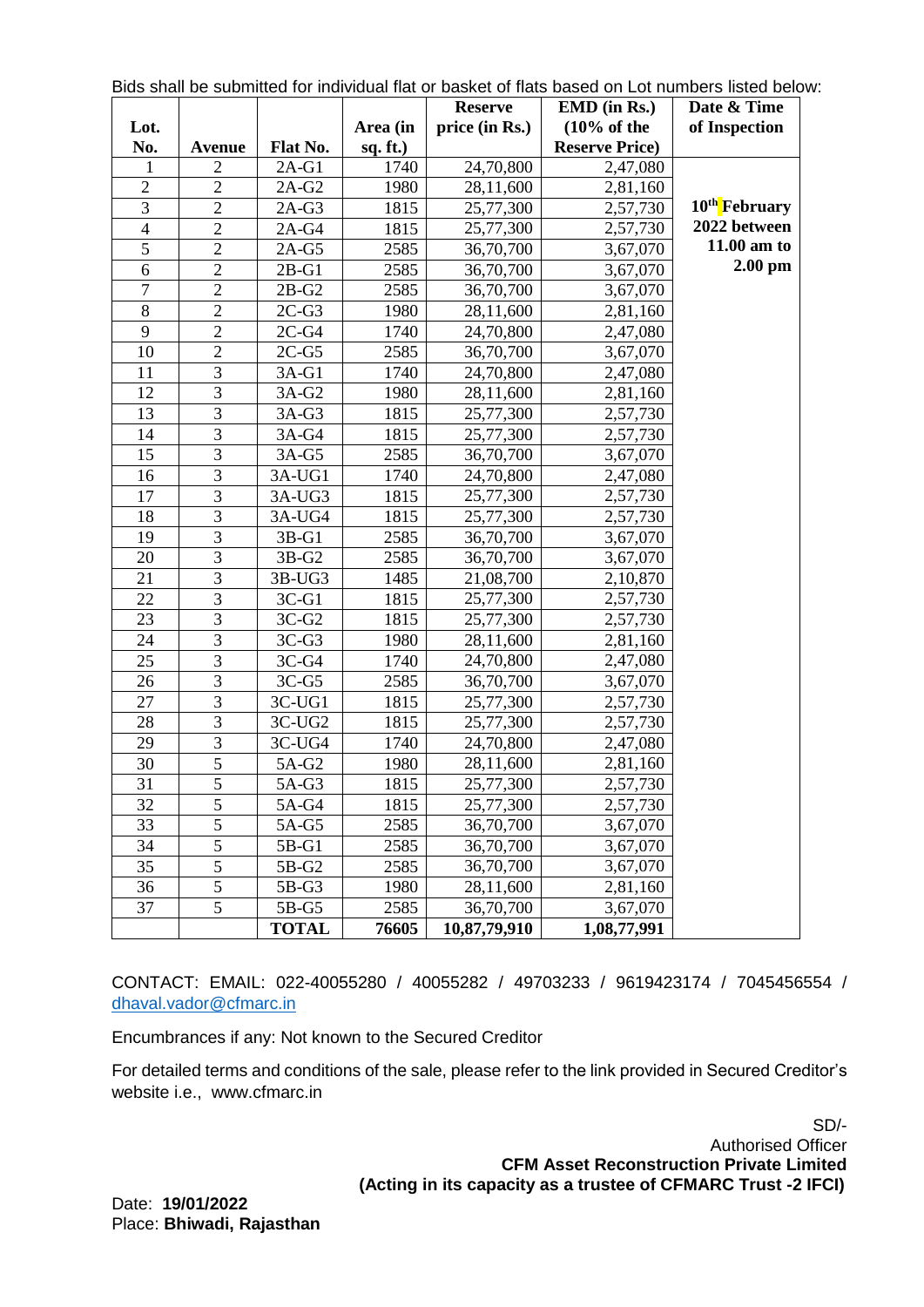## **TENDER DOCUMENT CUM TERMS AND CONDITIONS OF SALE**

- 1) The intending bidder should bid for individual flat or basket of flats based on Lot numbers stated above. Bid form without the Aggregate EMD i.e. at the rate of 10 percent of the reserve price of the individual flat or basket of flats shall be rejected summarily.
- 2) The person deputed for inspection by the prospective offeror should carry with him appropriate authorization on the letterhead of the organization he/she represents along with a government photo id proof, failing which inspection may be refused.
- 3) Offers not accompanied with Aggregate EMD shall be treated as invalid. The Aggregate EMD of unsuccessful bidders shall be refunded within fifteen (15) days from the date of auction. The offeror will not be entitled to claim any interest, if the refund of Aggregate EMD is delayed beyond the said period for any reason whatsoever.
- 4) The said immovable properties shall be sold at a price not less than the Aggregate Reserve Price mentioned hereinabove.
- 5) The offer should only be submitted in sealed envelope with subject "Bid for purchase of assets of MVL Limited (Under Liquidation)" to correspondence address as stated below –

### *CFM Asset Reconstruction Pvt Ltd, 1st Floor, Wakefield House, Sprott Road, Ballard Estate, Mumbai 400038*

- 6) The entire procedure of conducting auction shall be at the exclusive discretion of the Authorized Officer of the Secured Creditor and intending purchaser and/or offeror shall have no right to object to the same.
- 7) The said immovable properties shall be sold to the highest offeror. The highest offeror shall have to tender the KYC documents with originals (Photo ID and address proof documents) to the Authorised Officer of the Secured Creditor for verification immediately. Post such verification, on confirmation of sale of the said immovable properties, which shall be conveyed to the highest offeror, after following the process enumerated hereinabove, The successful offeror(s) will have to immediately, but not later than next working day, pay 25% of the sale price (after adjusting the Aggregate Earnest Money deposited) by way of Demand draft/ Pay order favouring CFMARC payable at Mumbai and the balance of 75% of the consideration shall be payable by the successful on or before the fifteenth (15<sup>th</sup>) day of the confirmation of the sale of the said immovable properties in its favour, or such other time as may be agreed to between CFMARC and the successful offeror, bidder but not exceeding three (3) months from the date of the sale confirmation in any case whatsoever, subject to the sole discretion of CFMARC. In the event of any default in payment of any of these amounts, or if the sale is not completed by reason of any default on the part of the successful offeror, CFMARC in its absolute discretion, shall be entitled to forfeit all the moneys till then paid by the successful offeror and put up the immovable properties in question for resale/disposal again in accordance with the SARFAESI Rules. The defaulting successful offeror shall not be entitled to make any claim in the event of the assets realizing higher price on resale.
- 8) The offeror shall deduct and deposit with the concerned department/statutory body Tax Deducted at Source ("TDS"), as applicable under section 194-IA of the Income Tax Act, 1961. Such TDS shall be considered as part of the Offer made by the offeror.
- 9) The stamp duty, registration charges, cess, sales tax, Value Added Tax ("VAT"), GST (if applicable), transfer charges, if any, and all other incidental costs, charges and expenses in connection with the sale of the aforesaid assets shall be borne by the purchaser/successful offeror.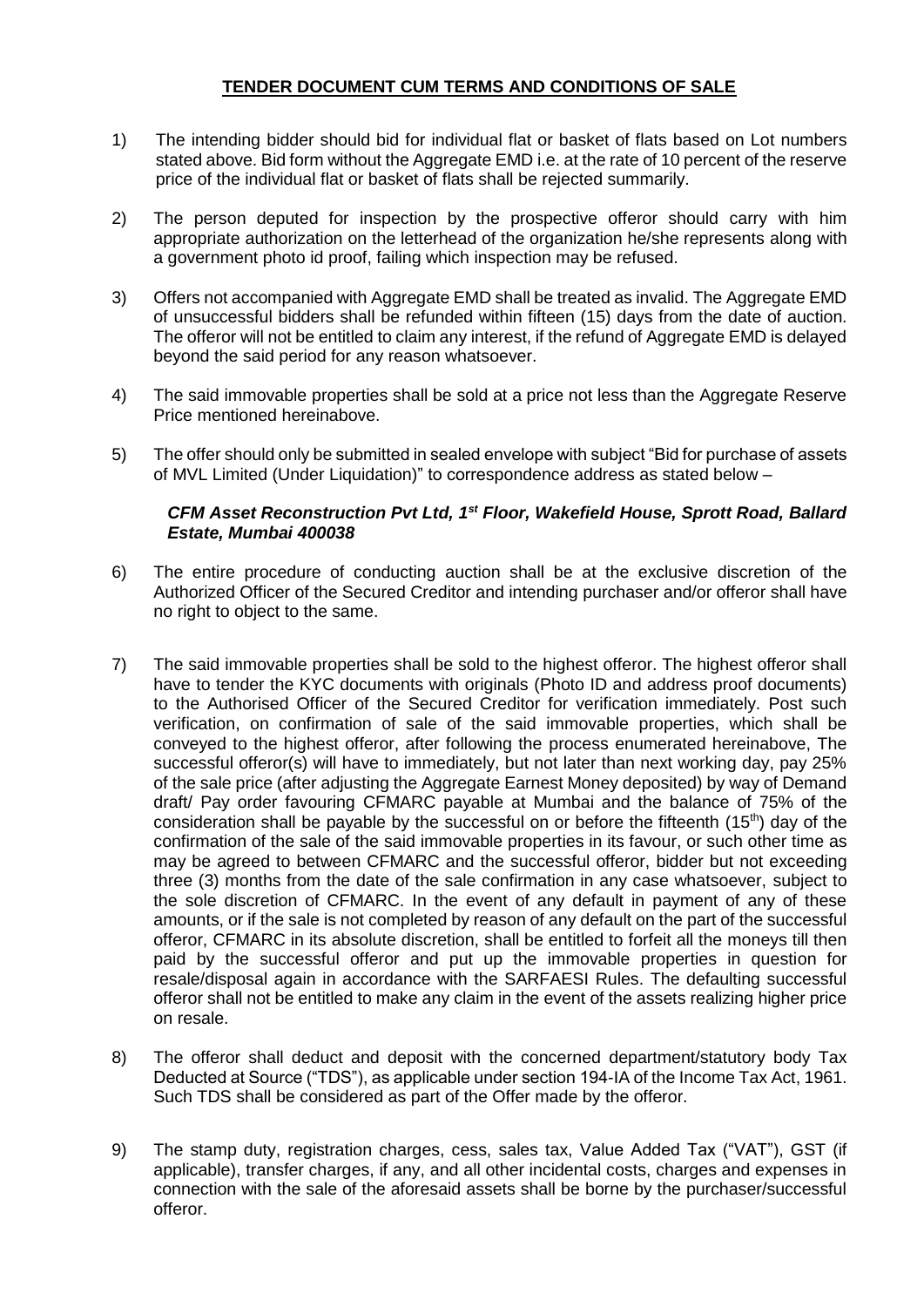- 10) Transfer of the Said Properties to the successful offeror shall be done by the Authorized Officer only upon payment of the entire bid consideration and other charges as per the terms contained herein.
- 11) As from the date of issuance of Sale Certificate, the purchaser shall hold the assets at his/her/their sole risk and cost as regards any loss or damage to the assets by fire or earthquake or any other natural calamities or due to theft, burglary or robbery or from any other cause whatsoever and neither CFM-ARC nor its Authorized Officer(s), nor the Secured Creditor and any of its Authorised Officer (s) shall be liable for any such loss or damages.
- 12) Presently there are no encumbrances known to CFMARC.
- 13) The Said Properties are offered for sale on **"AS IS WHERE IS, AS IS WHAT IS, WHATEVER IS THERE IS, AND NO RECOURSE**" basis. Neither CFMARC nor its Authorized Officer (s) undertakes any responsibility to procure any permission/license etc. from any governmental and/or regulatory authority whatsoever in respect of the said Immovable Properties offered for sale hereinabove. The successful offeror will have to bear all outstanding dues including but not limited to water/electricity/service charges, transfer fees, electricity dues, society dues, dues of the Municipal Corporation/local authority dues, taxes including sales tax, VAT, GST or any other cess, duties, levies by whatever name it is called, if any, in respect of the said immovable properties.
- 14) The offerors are advised in their own interest to verify and inspect the said immovable properties as also the above and any other dues from the respective authorities to their complete satisfaction before submitting the offers. Neither CFMARC nor its Authorized Officer(s) and/or any of its Authorised Officer(s) shall be held responsible for any act or omission done on the part of the successful offeror or any of its representatives during the verification and/or inspection of the said Immovable Property.
- 15) The successful offeror shall be deemed to have purchased the said immovable properties after complete satisfaction of title thereto and inspection thereof and shall not be entitled to make any requisition or raise any objection as to the title or condition of the said Immovable Properties or any part thereof.
- 16) The successful offeror shall, notwithstanding any discrepancy or variation in the names, quantities, survey numbers measurement, boundaries and abuttal as mentioned herein above or any public notice, accept the said Immovable Properties purchased by it/him.
- 17) The offeror shall purchase the said Immovable Properties in the same condition that the said Immovable Properties exist on the date of sale. The date of sale shall mean, the date when the Authorized Officer of the Secured Creditor accepts the offer of the successful offeror. From and after the date of issuance of Sale Certificate by the Authorized Officer of the Secured Creditor, the same shall be at the sole and entire risk and costs and account of the successful offeror as regards any risk, injury, loss or damage thereto or any part thereof from any cause whatsoever. The successful offeror shall not make any requisition for repairs or otherwise from the Secured Creditor and the obligations of carrying out such repairs shall be solely that of the successful offeror.
- 18) Conditional offers will be treated as invalid. Likewise, correspondence about any change in the offers will not be entertained. Any offeror who wishes to give a fresh offer for the said Immovable Properties on or before the last date prescribed for submission of the offers contemplated herein, may file a fresh offer with appropriate Aggregate Earnest Money Deposit.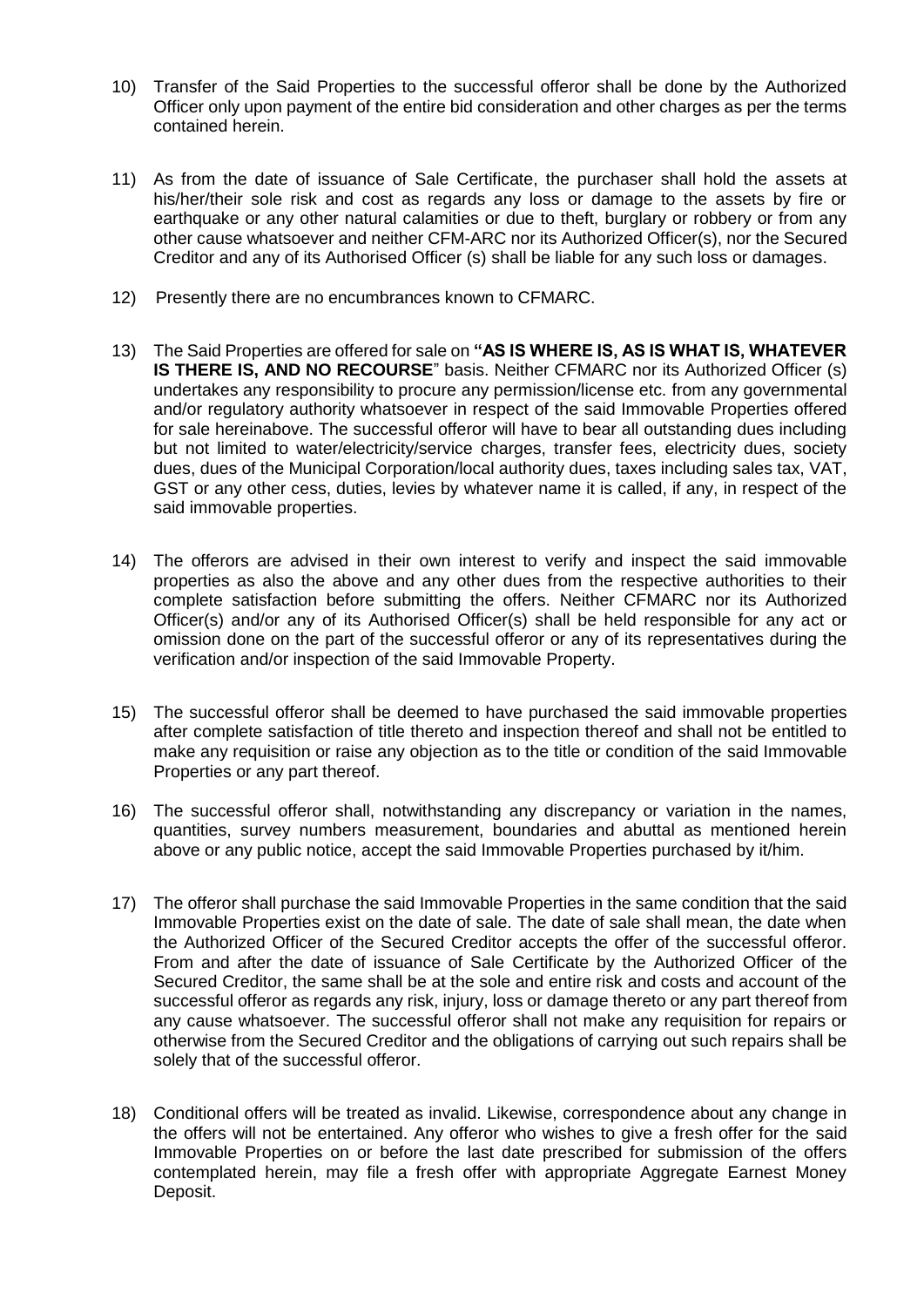- 19) The successful offeror will be bound by the regulations of the local / any other authority, as applicable in regard to the use of the said Immovable Properties along with its super structure, plant and machinery thereon, if being part of the said Immovable Properties contemplated herein.
- 20) The successful offeror shall, notwithstanding any discrepancy or variation in the names, quantities, survey numbers measurement, boundaries and abuttals as mentioned hereinabove, accept the said Immovable Properties purchased by him/it/them.
- 21) If the dues of the existing charge-holders together with all costs, charges and expenses incurred by CFMARC are offered by or on behalf of the Borrower or guarantors at any time before the date of confirmation of sale, the Said Properties or part thereof, shall not be auctioned.
- 22) The offeror shall not be entitled to withdraw or cancel offer once submitted unless permitted by Authorized Officer of the Secured Creditor. If the offeror withdraws or cancels the offer, the Aggregate EMD shall be liable to be forfeited and will also be liable to pay the Authorized Officer, the loss or damage suffered consequent upon withdrawing or cancelling the offer. The assets in question will then be resold at the discretion of the Authorised Officer. The defaulting successful offeror shall have no right either on the said Immovable Property or its proceeds from the subsequent sale.
- 23) On confirmation of sale by CFMARC and if the terms of payment have been complied with, the Authorised Officer exercising the power of sale shall issue Sale Certificate for the said Immovable Property in favour of the purchaser/successful offeror in the form given in Appendix V of the Security Interest (Enforcement) Rules, 2002.
- 24) The sale certificate will be issued in the name of the purchaser(s) / Applicant(s) only and will not be issued in any other name(s). Any request for change in name and/or addition or deletion of name shall not be entertained at any cost.
- 25) The Authorized Officer of the Secured Creditor is selling the said Immovable Properties pursuant to the powers derived from the SARFAESI Act and the rules thereunder. The said Immovable Properties comprised in and forming part of the sale is sold, subject to all defects, faults, imperfections and errors of description latent or otherwise. The Authorized Officer of the Secured Creditor is not answerable for the correct description genuineness, veracity, authenticity of or any defects in the said Immovable Properties and does not warrant any condition whatsoever pertaining to the same. The offerors should make their own enquiry about the same and satisfy themselves if there are any other encumbrances, reservations, acquisitions, charges, liens or defects affecting the title of the said Immovable Properties. The offerors shall not be entitled to issue or raise any requisitions or objections to or upon the title. The offerors should make enquiries about the utility of the said Immovable Properties put up for sale hereunder and no warranty or assurances of any kind is given by the Authorized Officer and/or CFM-ARC. The offerors shall be deemed to have undertaken a thorough due diligence of the said Immovable Properties by itself and/or any of its representatives and that the offerors are presumed to have taken independent legal or commercial advice before participating in the auction contemplated herein.
- 26) The Authorized Officer of the Secured Creditor reserves his right to reject any or all offer/s without assigning any reason and in case all the offers are rejected, either to hold negotiations with any of the offeror or sell the assets through private negotiations with any of the offerors or any other party/parties or invite fresh offers. CFMARC's decision in this respect shall be final & binding.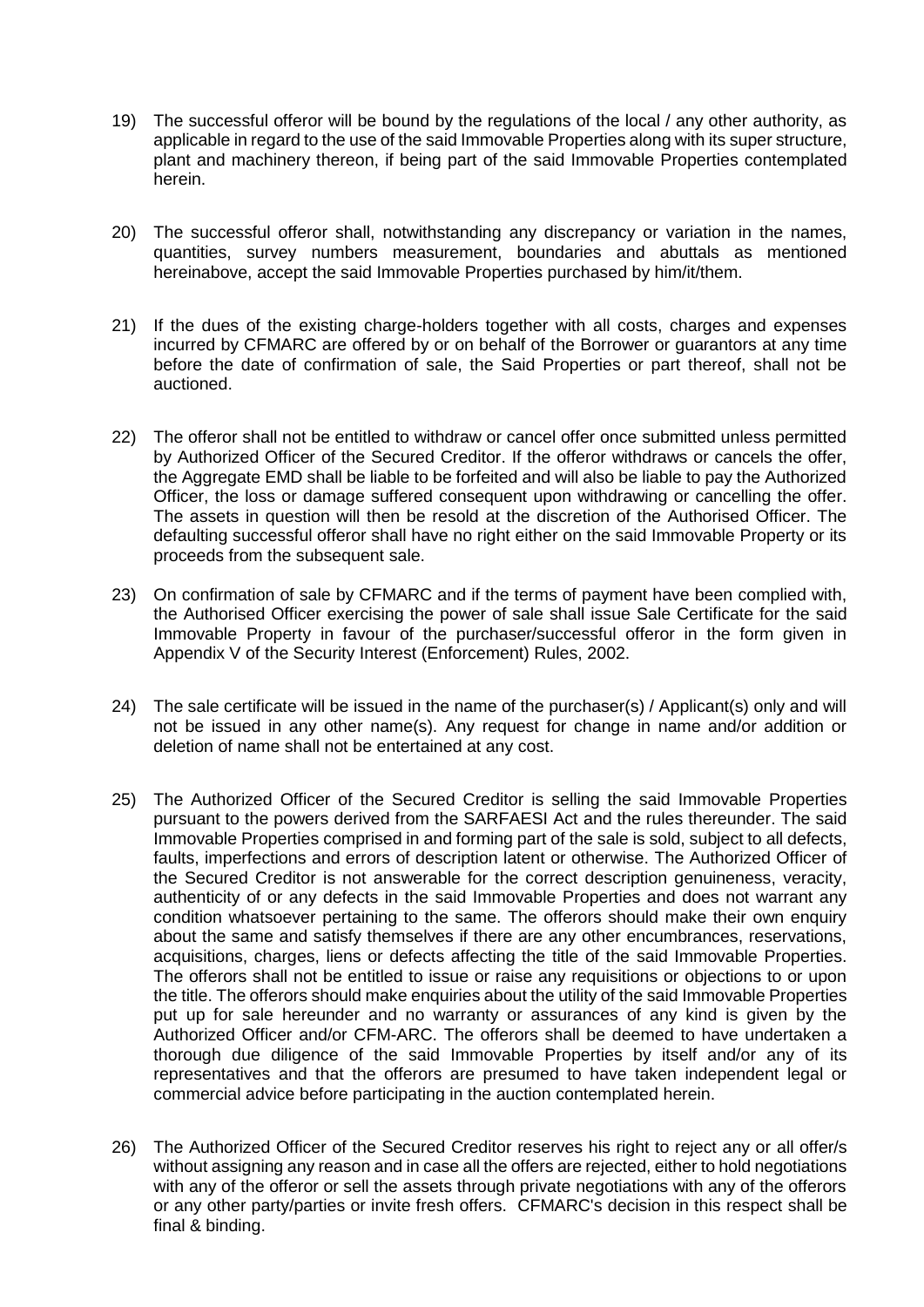- 27) The Authorized Officer of the Secured Creditor will be at liberty to amend/modify/delete any of the above conditions as may be deemed necessary in light of the facts & circumstances of the case.
- 28) Disputes, if any, shall be within the jurisdiction of Courts and Tribunals in Mumbai only.
- 29) Words & expressions used hereinabove shall have the same meanings respectively assigned to them under SARFAESI Act and the rules framed thereunder.

### 30) **Other terms and conditions pertaining to auction:**

- a) Auction/ bidding will be through physical bid opening process at the corporate office of CFMARC at Mumbai, address of which is mentioned hereinabove.
- b) In case of sole bidder/offeror, the sale may be deferred and the said Immovable Properties may be brought for resale or otherwise sale will be deferred or cancelled.
- c) Bidders/Offerors are cautioned to be careful while entering their bid amount and to check for alteration, if any, before confirming the same.
- d) No request/complaint of wrong bidding will be entertained for cancelling the sale and in such case, the Aggregate EMD in full will be forfeited without any recourse to the Secured Creditor whatsoever.
- e) Only upon verification of the bid form and confirmation of remittance of Aggregate EMD, the bidder shall be permitted to participate in the physical auction.
- f) All bids placed are legally valid bids and are to be considered as bids from the bidder himself. Once the bid is placed, the bidder/offeror cannot reduce or withdraw the bid for whatever reason. If done so, the Aggregate EMD amount shall be forfeited.
- g) The highest and the latest bid as emerged during the physical auction shall supersede all the previous bids of the respective bidders/offerors. The bidder/offeror with the highest offer/ bid does not get any right to demand acceptance of his bid. Acceptance of the bid shall be at sole discretion of CFMARC
- h) In case multiple bids are received during the physical auction, CFMARC shall also conduct an inter se bidding amongst the bidders if deemed fit by CFMARC and at the sole discretion of CFMARC.
- i) The bidder/offeror shall be solely responsible for all consequences arising out of the bid submitted by him (including any wrongful bidding) and no complaint/ representation will be entertained in this regard by the CFM-ARC. Hence bidders/offerors are cautioned to be careful to check the bid amount and alter/rectify their bid if required before confirming the bid submitted.

Sd/-

Authorized Officer

**CFM Asset Reconstruction Private Limited (Acting in its capacity as a trustee of CFMARC Trust -2 IFCI)**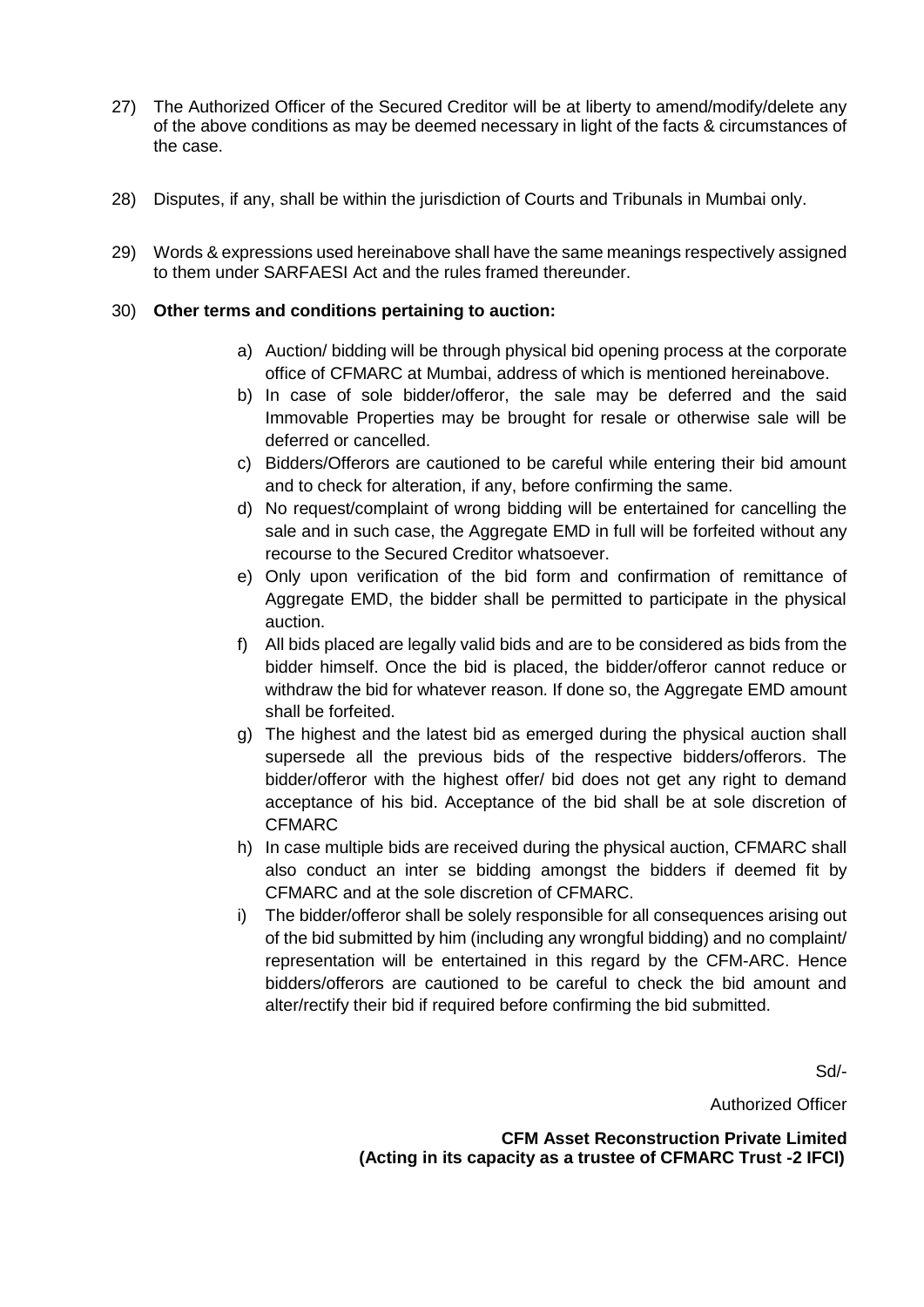# **BID FOR PURCHASE OF ASSETS OF MVL Limited (Under Liquidation)**

(to be submitted in sealed envelope to CFM ARC)

## In the matter of sale of secured assets of MVL Limited (under liquidation)

## **PARTICULARS OF THE OFFEROR/BIDDER:**

| Document of proof of identity (tick whichever is being attached) :<br>Diving License: Issue Date (1998), Number                                                                                                                                                                                                                                                                                                                                                                                                                                                                                                                                                                                                           |
|---------------------------------------------------------------------------------------------------------------------------------------------------------------------------------------------------------------------------------------------------------------------------------------------------------------------------------------------------------------------------------------------------------------------------------------------------------------------------------------------------------------------------------------------------------------------------------------------------------------------------------------------------------------------------------------------------------------------------|
| D PAN Card Number: ___________<br>□ Voter Identity Card: Issue Date (National All All Almber National Almber National Alman Alman National Alman                                                                                                                                                                                                                                                                                                                                                                                                                                                                                                                                                                          |
| D Passport: Issue Date (Number                                                                                                                                                                                                                                                                                                                                                                                                                                                                                                                                                                                                                                                                                            |
| Certificate of Incorporation: Issue Date Number<br>□ Partnership Agreement date:                                                                                                                                                                                                                                                                                                                                                                                                                                                                                                                                                                                                                                          |
| Aggregate EMD Remittance details<br>a. Date of remittance <b>contained</b> and a manufacturer of the state of the state of the state of the state of the state of the state of the state of the state of the state of the state of the state of the state of the state<br>b. Name of Bank<br>c. Branch Name<br>d. Bank Account No.<br>e. IFSC Code No. The contract of the contract of the contract of the contract of the contract of the contract of the contract of the contract of the contract of the contract of the contract of the contract of the contract<br>f. UTR No. ____________________<br>OR<br>a. Date of Demand draft <b>contains the set of the set of Demand draft</b><br>b. Name of the Issuing Bank |
| DETAILS OF THE OFFER/BID:                                                                                                                                                                                                                                                                                                                                                                                                                                                                                                                                                                                                                                                                                                 |
|                                                                                                                                                                                                                                                                                                                                                                                                                                                                                                                                                                                                                                                                                                                           |